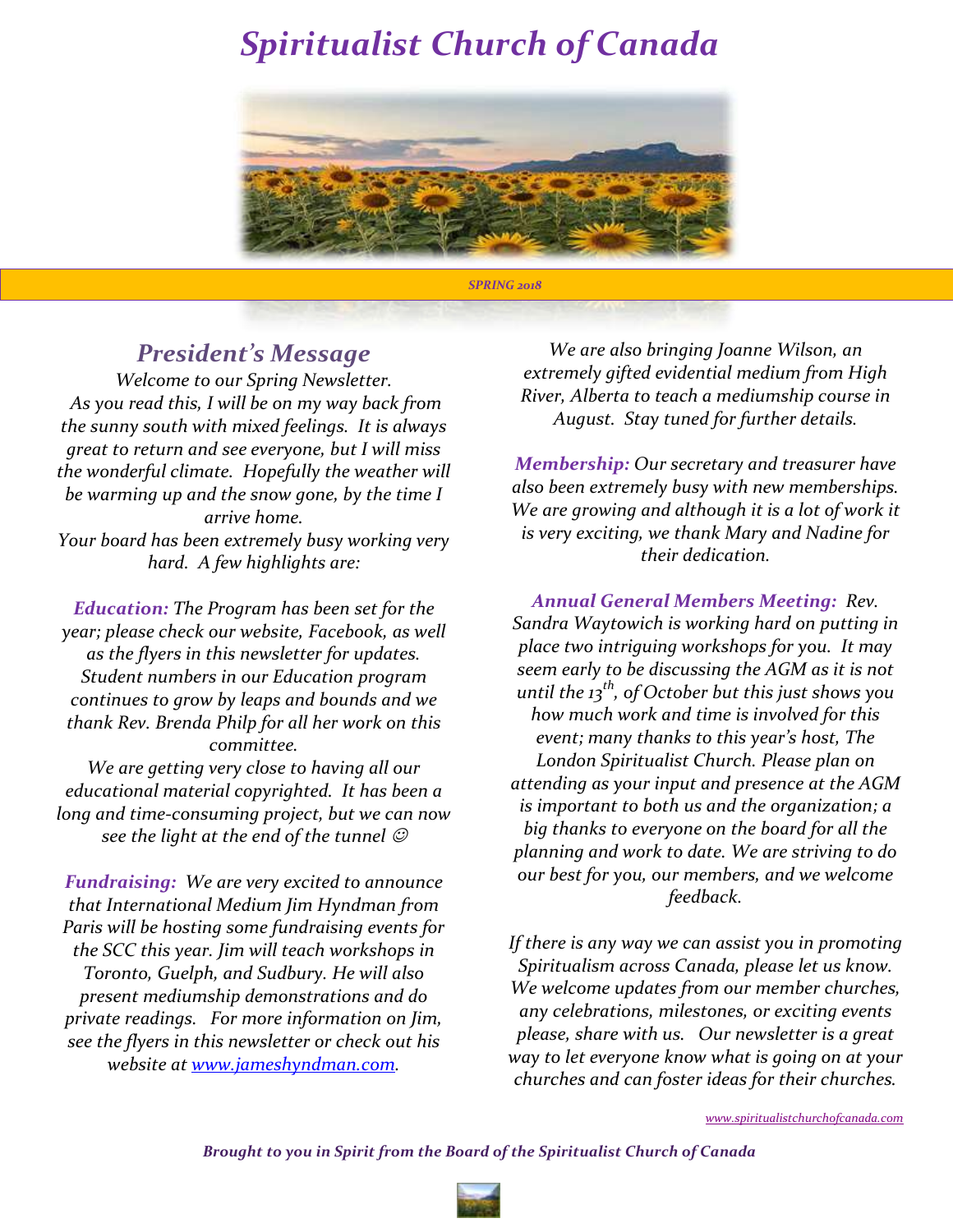

*Together we can grow. Please send information to Stevie Martin, our newsletter editor at newsletter@spiritualistchurchofcanada.com*

*World Congress in London England: Is fast approaching, it is being held at the Arthur Findlay College, which in itself is steeped in spiritual history. As President of the Spiritualist Church of Canada, I am one of the Key- note speakers at this conference. I will be presenting a talk on the challenges and hopes for the future of Spiritualism. We will also have three other members of our organization speaking at the conference: Rev. Sandra Waytowich, Rev. Jim Kinnear and Rev. Brenda Philp have agreed to serve on panels, I am sure they will do us proud. If it is possible for you to attend, I would love to see you there. It is truly exciting times for the future of Spiritualism as we work together on ways to promote our faith throughout the world.*

*The World Congress program: Thursday, July 5, 2018 9:00 a.m. Welcome: SNU President David Bruton Tanya Fernsmith Chairpersons: Sandy Hagger Invocation: Keynote Speakers: National Spiritualist Association of Churches Spiritualists' National Union International Spiritualist Federation Tea Break 11:00 - 11:30 Spiritualist Church of Canada Ireland Italy*

*Report: Lionel Owen South Africa Lunch Break 1:00 - 2:30 Break out Groups – 2:30 - 4:00pm Tea Break 4:00 – 4:30 Collaboration of the Day 4:30 - 5:30 Dinner 6:00 pm Evening Program 7:30pm Sanctuary*

### *Friday, July 6, 2018*

*9:00 a.m. – Sanctuary - Divine Service Tea Break 11:00 - 11:30 The Ministry of Spiritualism 11:30 - 1:00pm Panel: Lunch 1:00pm - 2:30 Spiritualist Outreach 2:30-4:00 Panel: Tea Break 4:00—4:30 Hope and the Global Spiritualist 4:30—6:00 Panel: Dinner 6:00pm Evening program 7:30pm – Sanctuary*

> *Rev. Brenda Ropp President Spiritualist Church of Canada*



*[www.spiritualistchurchofcanada.com](http://www.spiritualistchurchofcanada.com/)*

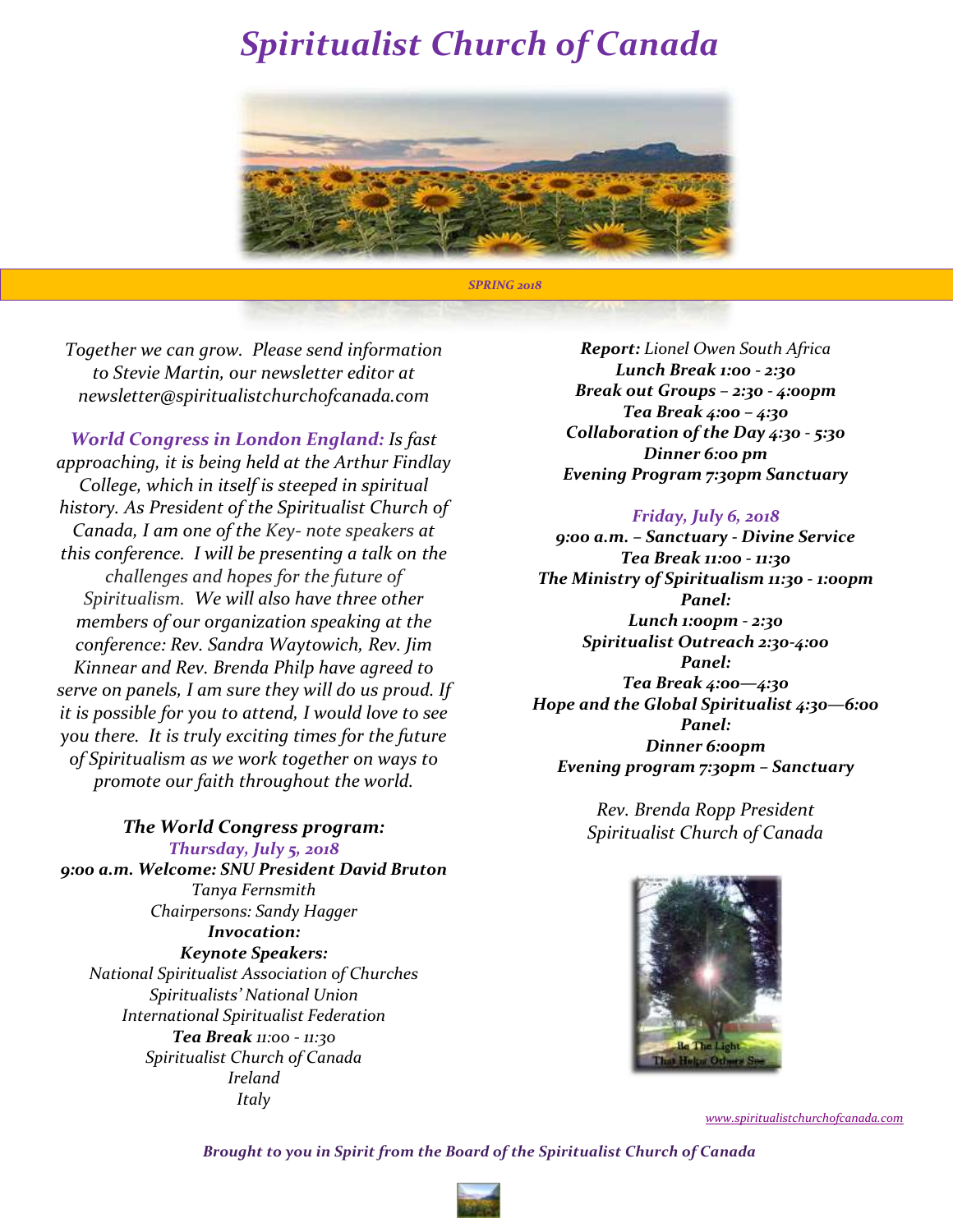

### *Editor's Message*

*SPRING…a time of newness and beginnings…birds start trickling back into the trees, which have early buds adorning their branches. The grass is slowly turning from brown and patchy to a mild green and sprouts are shooting up faster than we can blink. I was shown the new shoots of the tulips pushing through the garden at Springdale only last Tuesday and they're already another two inches taller!*

*It feels like we are healing when we awaken to a spring morning full of sunshine and sound-cold or not, it is still March after all; can you feel it? Take those few moments to yourself when your eyes open to a brand new day and feel the healing sent to you from Spirit; healing relationships through forgiveness, healing you through service and contemplation. I can feel Divine Spirit healing us, removing weight through songs in the air and breezes, the smiles returning to everyone's countenance, lifting us above the noise and inconstancy of life as we know it. Bliss.*

*'Spirit healing has a great virtue, it brings us closer to nature, and with this there is an inner appreciation of the mystery of life and its great beauty…' -Harry Edwards*

*Take time to heal yourself every day. Take a walk through Spiritualism history, with our book review and recommendation from Rev. Brenda Philp. Marvel at the continual work of Angels as* 

*shared by Rev. Brenda Ropp. Check out the education and workshops going on this year, you will want to continue your journey along that path of enlightenment, to healing you. What a great trip it sounds like! Enjoy the newsletter and never forget if there is something you'd like featured, to comment upon, or to share something of your own contact me at [newsletter@spiritualistchurchofcanada.com](mailto:newsletter@spiritualistchurchofcanada.com)*

### *Peace love and peachiness in Spirit Stevie*

### *Inspirations*

*In winter, I plot and plan. In spring, I move.*

### *Henry Rollins*

*The way to truth is through the spirit. In the outer world is turmoil and chaos and unhappiness. You think with the mortal mind, with the mind which is part of the substance of earth. You should think with your inner mind; you should approach problems through the inner self, through intuition. The very word explains itself; Intuition—training inside yourself. You are looking outside for help, and all the time the help you want is inside. The world of spirit that so many of you talk about and believe in, and long to touch, is all within. -White Eagle*

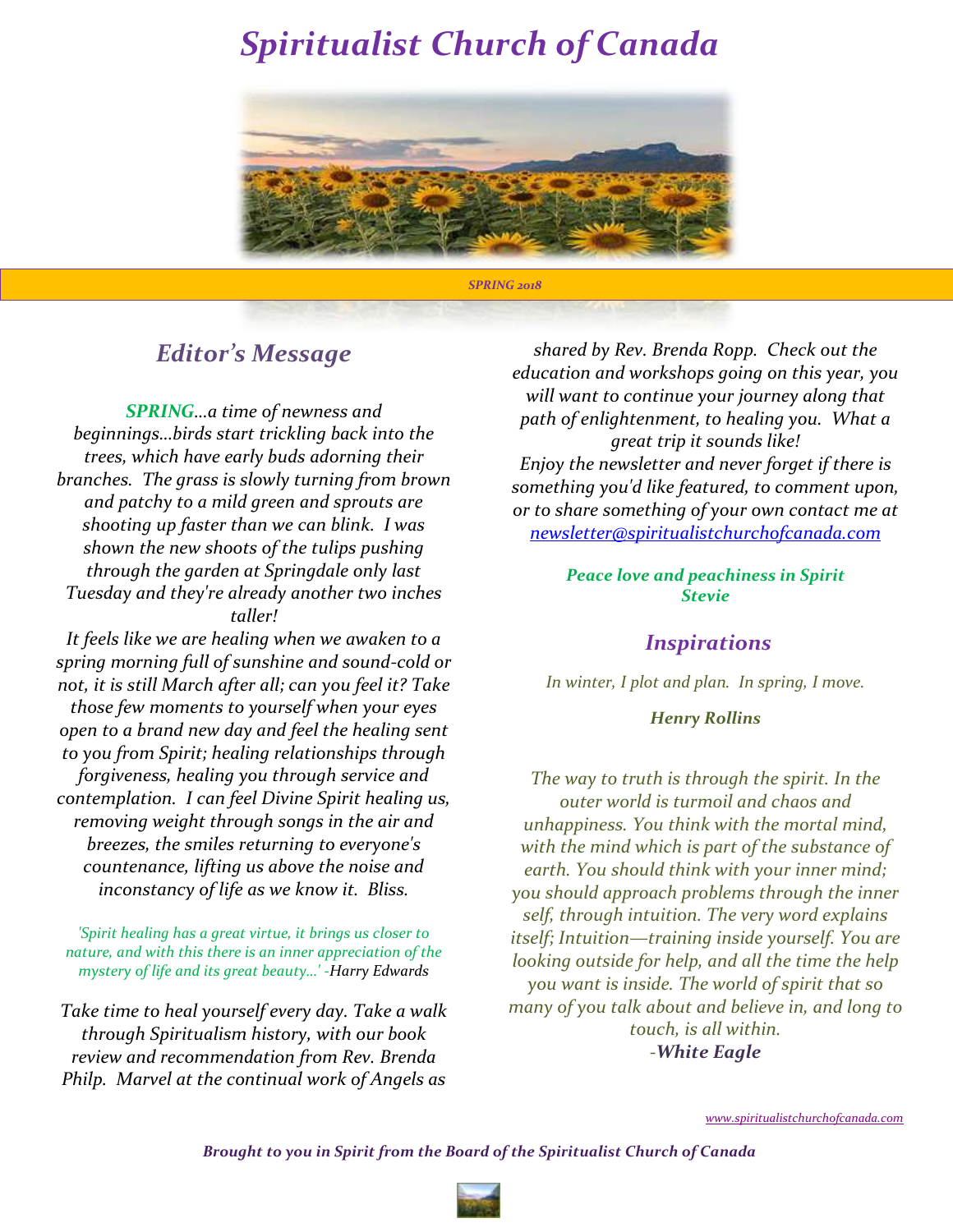



### *Spirit's Reading Corner*

*Echoes Teachings from the Past Wisdom for the Present A Modern Anthology of Inspiration By Debra Skelton*

*This is a book of philosophy and wisdom as given to us by some of the pioneers of Modern Spiritualism. Debra Skelton has gently and respectfully modified the outdated and cumbersome language to be readily understood and enjoyed by the modern reader. Now we can easily follow the flow of thoughts and philosophies of such greats as Andrew Jackson Davis, Emma Hardinge Britten and William Thomas Stead to name a few.*

*Echoes has very quickly become one of my most treasured books. It is inspirational and thought provoking. I can pick it up intending to read for a few minutes and an hour later, find myself still deeply engrossed. Review by Rev. Brenda Philp*

### *Are there Guardian Angels? Rev. Brenda Ropp*



*From time to time I have been asked if there are such things as Guardian Angels, do they exist and if so, what exactly are they? I am sure we all have had or heard of angelic type experiences, encounters or coincidences that cannot be explained. If so, we may then believe or at the very least, understand that there may be something or someone who truly watches over us.* 

*Wikipedia states: A guardian angel is an [angel](https://en.wikipedia.org/wiki/Angel) that is assigned to protect and guide a particular [person,](https://en.wikipedia.org/wiki/Human) group, kingdom, or country. Belief in guardian angels can be traced throughout all antiquity.*

*As Spiritualists we do believe in life after death and that our loved ones who have gone to the other side always watch over us. So, in that sense, we believe they are guardian angels for us. Do we have more than one guardian angel? Do we need* 

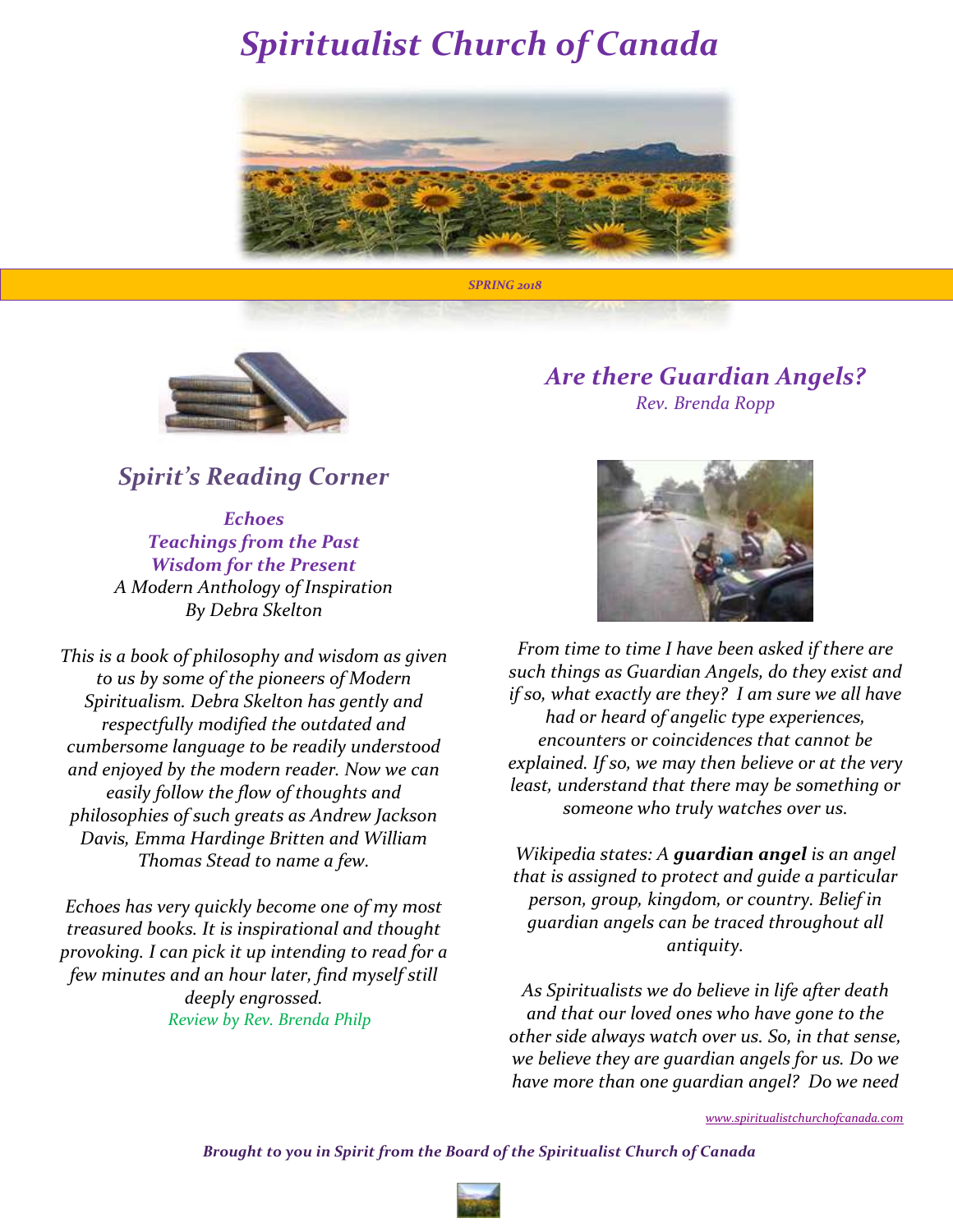

*to know who our guardian angels are? I, for one, do not believe we need to know who they are. However, we can certainly believe angels exist either as a loved one who has passed on, or as a higher power sent from above. I certainly believe angels are there to help us when we need it the most. Some of us may know right away who is helping us, but others may not. Personally, for me it does not matter who or what being is helping me. I just appreciate it and thank them, for in my case, sometimes they have their hands full!*

*I would like to share with you, a story about an incident that recently happened in my family. This incident confirmed for me once again, that we do have guardian angels, and they help even those of us who may not fully believe or for that matter be a Spiritualist.*

*On July 26, 2017, my brother-in-law Gary decided to go for a motorcycle ride. He and friends were planning a trip out west. Gary at this stage in his life did not own a bike, although he has a license to ride and has done so in the past. He decided to borrow a bike and get in a bit of riding prior to the longer trip. Right after work, he picked up the bike and off he went, enjoying the freedom a motorcycle brings to you. Yes, I too ride a motorcycle and love it.*

*A bit north of Waterloo the unthinkable happened. Somehow the bike drifted into the left*  *lane and hit a truck head on. Gary may have had a heart attack either just before or at the scene. Today most vehicles have plastic bumpers, but this happened to be an older antique truck that was made of steel. Gary suffered severe injuries and technically died at the scene. Here is where his guardian angel stepped in.*

*An Ornge medical helicopter was overhead with a surgeon and an anesthesiologist on board. Ornge was transporting the two Doctors to a Toronto hospital. They heard on the helicopter's radio and saw the accident below, so they immediately landed beside the accident in a farmer's field. The surgeon, realizing Gary was not breathing, inserted a trach tube in his throat bringing him back and he was then immediately transported to the Hamilton Trauma Centre.* 

*As the prognosis was very grim; family were immediately called; indications were he would not survive long. He had several broken bones, spent many hours in surgery and was in a coma for many weeks.*

*Gary survived all odds and became a medical miracle. Yes, it will be a long recovery, but as Gary said "I have a very strong Guardian angel or else I would not be here today. He is home from the hospital and is slowly healing. Too many coincidences happened on that fateful day in July to not believe in Guardian Angels, at least for me, but you decide.*

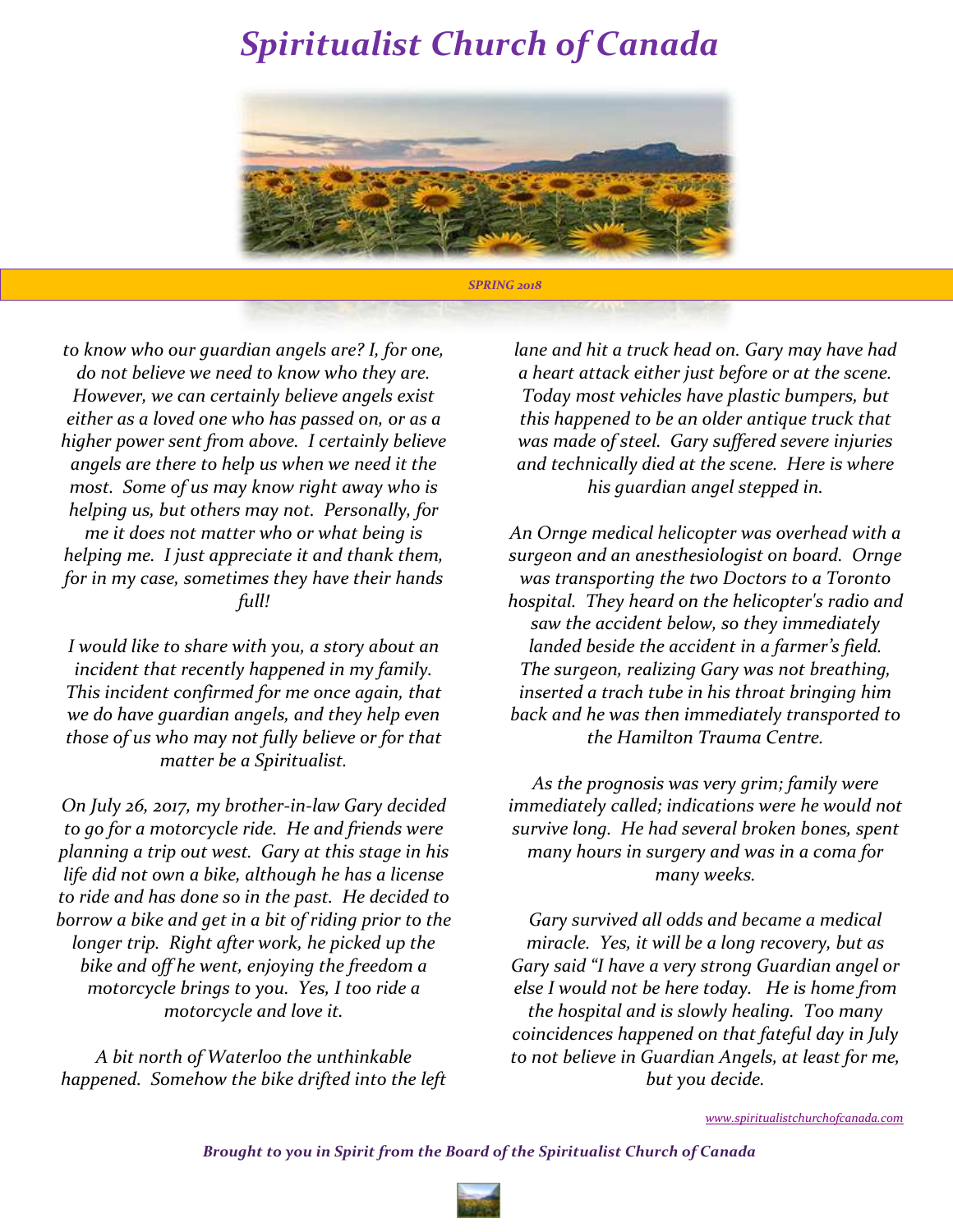

### *Historic Dates in Spiritualism*

#### *31 March 1848*

*In Hydesville, NY the Fox sisters are credited with ushering in and representing Modern Spiritualism*

#### *April 1745*

*Emmanuel Swedenborg states this is when he received spiritual sigh, spiritual illumination, and spiritual powers of reason at 57 years old*

#### *28 May 1932*

*First issue of the Psychic News, founding members: Maurice Barbanell, Hannen Swaffer, and Arthur Findlay*

#### *June 1865*

*Spiritualist library and lyceum opened in Salem, Indiana where the church was built in 1858*

*'-a message that makes men free & teaches them to rejoice in their divine heritage; a message that teaches them to rejoice in the fullness of spiritual knowledge; a message that shows them how to live not only on the planes of matter but on the planes of spirit; a message that brings them beauty, love and wisdom, understanding, truth and happiness; a message that speaks of service, service, service…'*

*-Silver Birch, Teachings of Silver Birch*

### *Upcoming Events*

### *GUELPH*



#### *SUDBURY*



*[www.spiritualistchurchofcanada.com](http://www.spiritualistchurchofcanada.com/)*

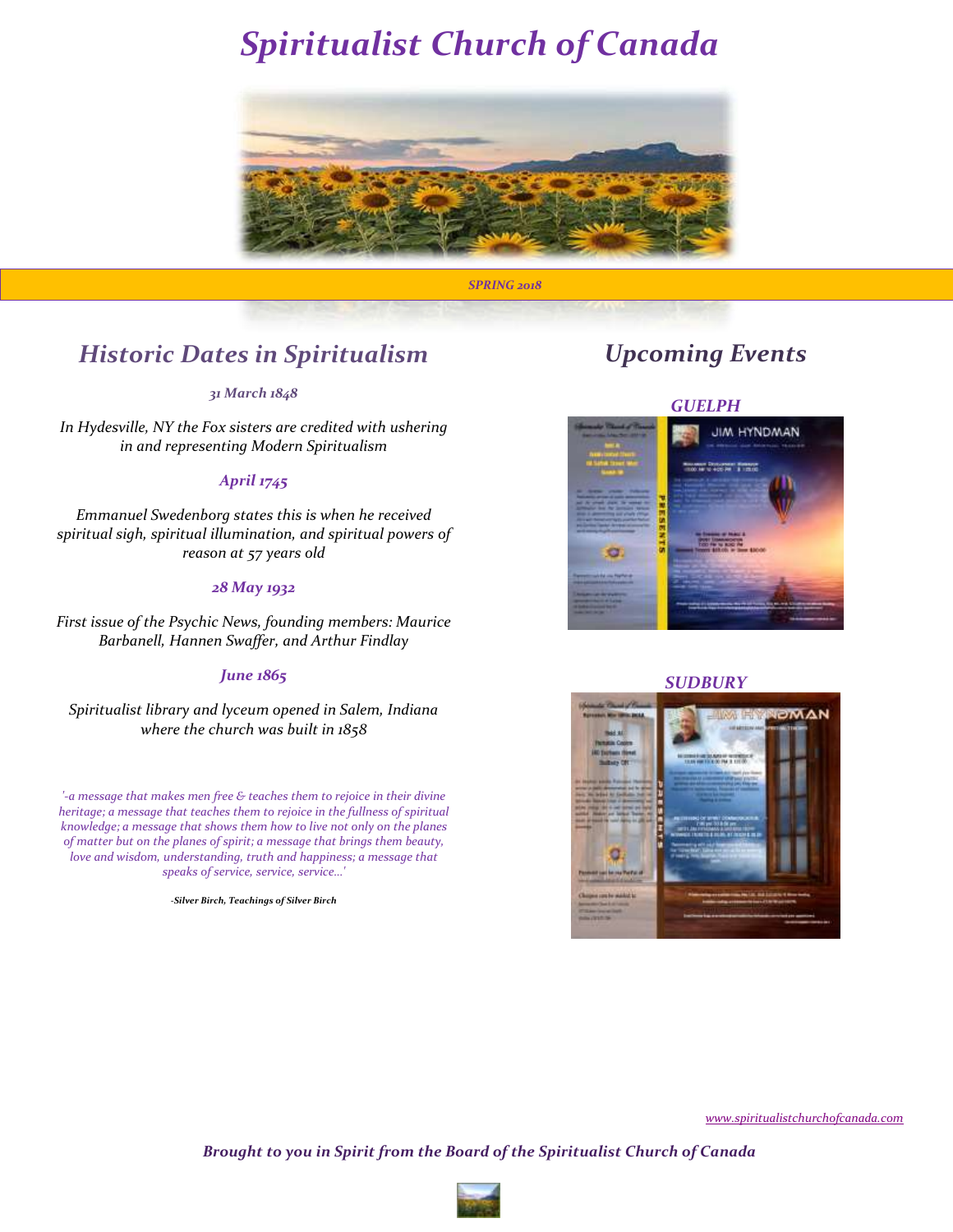















*[www.spiritualistchurchofcanada.com](http://www.spiritualistchurchofcanada.com/)*